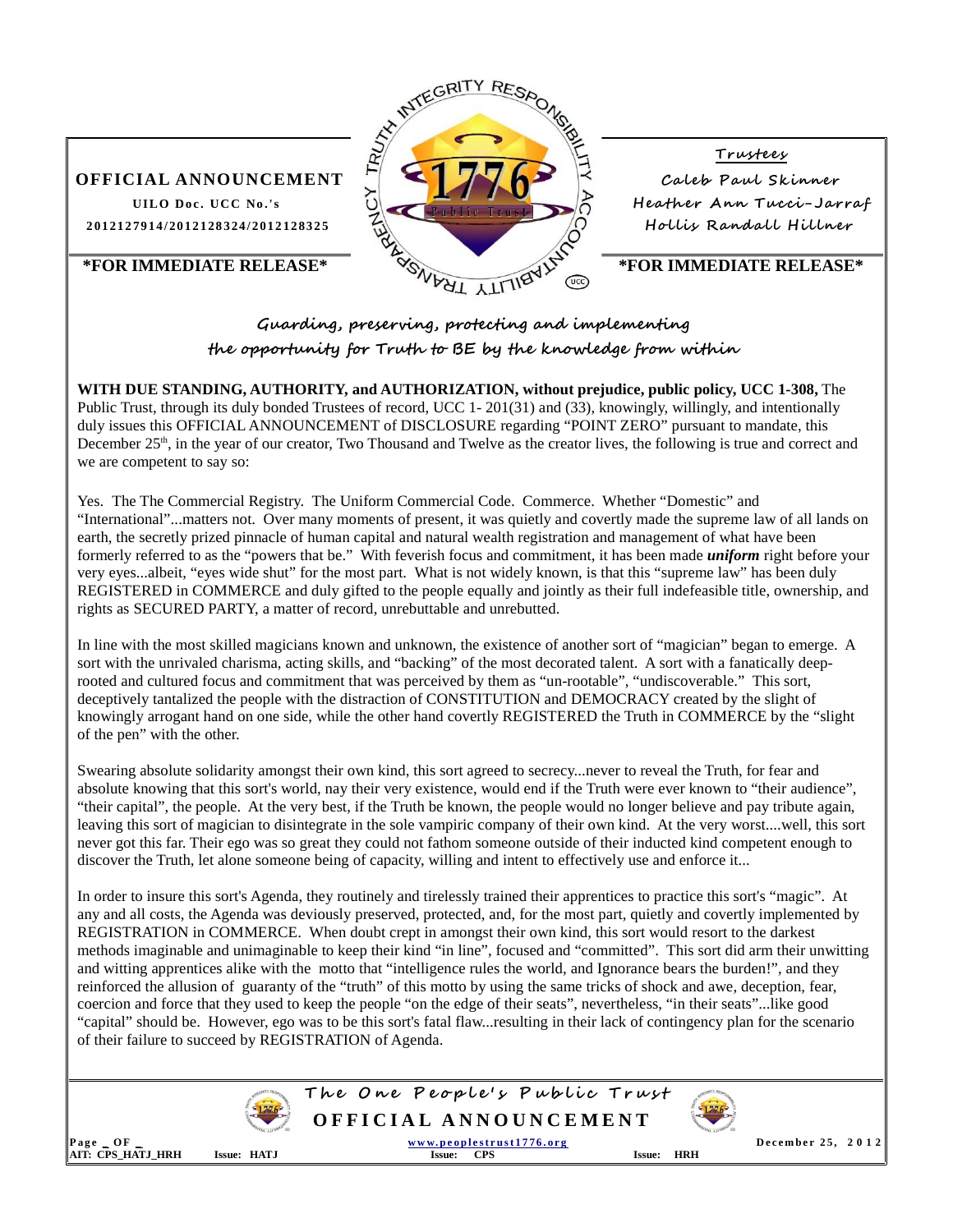

Not only did those with a fierce competency emerge throughout the many, many, many moments of present, but they knowingly, willingly, and intentionally did and do use and enforce it without conflict and without prejudice in a ever quiet manner, with a superior focus and commitment to Truth, and the highest good of all people, that baffles and disorients this sort of "magician." Every action made is duly bonded and REGISTRED in COMMERCE and NOTICED. This sort of "magician" desperately tried to adapt at each of these moments of present, ever fearful, causing this sort to make fatal mistakes of transparency, albeit not known by the people in full context...yet. In the end, this sort's overwhelming complacency, lack of competency, and lack of capacity by their own choice of action rendered this sort's unfathomable end duly REGISTERED as absolute unrebuttable and unrebutted Truth in COMMERCE.

Those of competency regarding this sort's existence and "magic" knew that the most effective way to guard, preserve, and protect the people, all the people equally, was to ever quietly implement the opportunity for Truth to BE by the knowledge from within by action of REGISTRATION of "Zero Point" or "Prime" in COMMERCE, unrebuttable and unrebutted...knowing that the affects of the action taken to lawfully, legally and duly secure the people and their wealth domicil therein under perpetuity, the Truth, could be subsequently known in context from within the people. This Truth that this sort of "magician" knowingly, willingly, and intentionally attempted to "hide" from the people, "their audience", "their capital", by extreme deceptive acts, practices, systems and other heinous actions to keep the people "on the edge of their seats", nevertheless, "in their seats", like good "capital" should be. However, this sort's actions and systems, a matter of record, have become their shackles that no amount of "magic" will free them from.

This sort's actions and systems, whether under the deceptive guise of "government", "office", "treaty", "act", "constitution", or "entity", inclusive of the private systems formerly known as, "NATION", "UNITED NATIONS", and its special agencies of "IMF", "THE HAGUE", "WORLD BANK", and "BANK FOR INTERNATIONAL SETTLEMENTS"....from each family of this sort of "magician", from land to land, sea to sea to "The Holy Sea", all have been lawfully, legally and duly verified as REGISTERED in COMMERCE as duly FORECLOSED...duly verified DEBTORS to the people, all the people equally on earth, on October 24, 2012, as a matter of law, matter of fact, and as a matter of public policy...unrebuttable and unrebutted. Over many moments of present, the lawful and legal standing, authority, value, rights, and principle of law aligned with common law of the people, all the people equally, have been lawfully, legally and duly REGISTERED in COMMERCE as it was created by Prime, by Zero Point, by creation, as a matter of record, unrebuttable and unrebutted.

This sort, DEBTORS, are duly verified and REGISTERED as bankrupt. The states of body of the people, all the people equally, and the wealth domicil therein, have been duly "unhidden" from where it has always resided...where this sort of magician has always focused and committed its attention...on management of the people.

The people, all people equally on earth, have an individual duly verified sum certain of FIVE BILLION (5,000,000,000.00) in lawful money of the united states of America, GOLD and SILVER...over THREE QUINTILLION, FIVE HUNDRED QUADRILLION (3,500,000,000,000,000,000.00) just in duly verified EQUITY DEBT against the DEBTORS. There is an additional duly verified sum certain of FIVE BILLION (5,000,000,000.00) in lawful money of the united states of America, GOLD and SILVER, for each of those people damaged by the actions and systems of the DEBTORS...over THREE QUINTILLION, FIVE HUNDRED QUADRILLION (3,500,000,000,000,000,000.00) lawful money of the united states of America, GOLD and SILVER, in duly verified DEBT OF DAMAGES against the DEBTORS. This DEBT does not include the repossession of tangibles unlawfully and illegally obtained by the DEBTORS over the many, many, many moments of present...those, too, shall be duly REGISTERED in COMMERCE as the lawful and legal full title, ownership, and rights of the



# **The One People's Public Trust O F F I C I A L A N N O U N C E M E N T**



**P a g e \_ O F \_ w w w. p e o p l e s t r u s t 1 7 7 6 . o r g D e c e m b e r 2 5 , 2 0 1 2 AIT: CPS\_HATJ\_HRH Issue: HATJ Issue: CPS Issue: HRH**